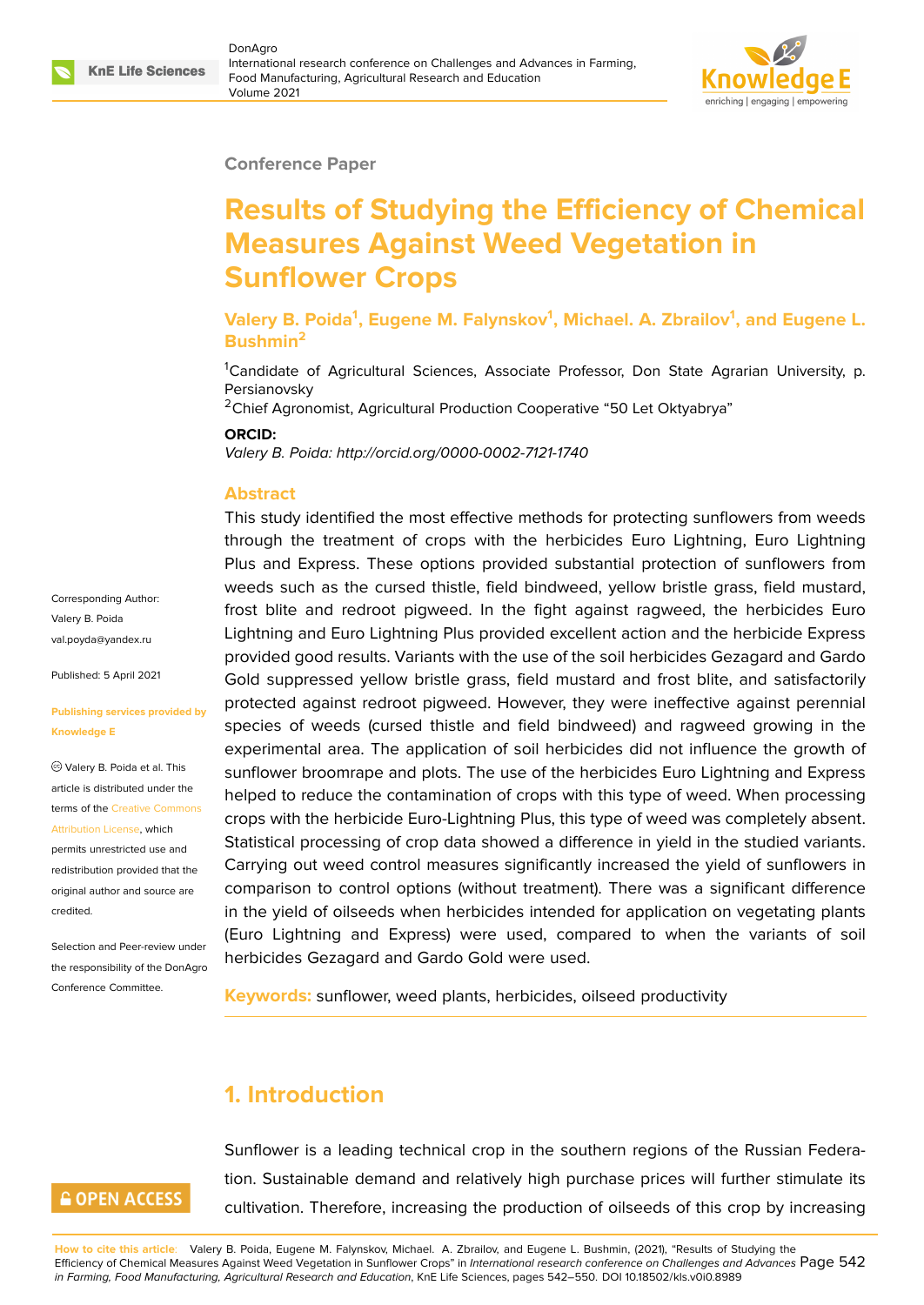productivity is the most important task of any production [1]. At the same time, the average yield of sunflower oilseeds in farms of all categories still remains at a relatively low level, on average, not exceeding 10-14 kg/ha, and it is planned to increase it to 18 kg/ha only by 2020 [2]. Experts explain the low yield of sunfl[ow](#page-7-0)er by the violation of the technology of cultivation of sunflower, in particular by the wrong choice of variety or hybrid and the lack of effective control of weeds [3–5]. In this regard, the main objective of the research was [to](#page-7-1) evaluate the effectiveness of various herbicides in weed control in the cultivation of sunflower.

# **2. Methods and Equipment**

Studies on the effectiveness of chemical measures to control weeds in sunflower crops were carried out in 2017-2018 in the APC "50 Let Oktyabrya". Land use of the cooperative is located in the Neklinovsky district of the Rostov region.

The soils of the research site are represented by southern chernozems of various mechanical composition and varying degrees of erosion. The thickness of horizons A + B1 + B2 is an average of 62 cm. The average humus content in the arable layer of the soil is 3.79%, with a sharp decrease in depth. The reaction of the soil solution in the upper horizons is pH 7.4-7.7. The availability of soils with mobile forms of phosphorus is low and medium, with increased potassium exchange [6].

The Neklinovsky district is characterized by an arid insufficiently hot climate. During the period of active vegetation of agricultural crops, accumulates 3000-3200 °С; the frost-free period lasts 165-175 days. The average annu[al](#page-8-0) air temperature is +9.2 °С, the absolute maximum temperature is  $+37$  °C, the absolute minimum is  $-32$  °C. The average annual rainfall is 487 mm, the average daily maximum is 144 mm [7].

Weather conditions during the years of research differed sharply from mean annual values. Thus, the temperature regime was significantly exceeded in comparison with long-term average values, but conditions were especially unfav[ora](#page-8-1)ble from this point of view during the period of sunflower vegetation. Simultaneously with elevated temperatures, a significant shortage of precipitation was observed, leading to soil and air droughts. These weather conditions sharply negatively affected the productivity of all crops, including sunflower hybrids, grown in the experiment and led to low yields significantly inferior to the crop potential.

As an object of research we used sunflower hybrids of leading manufacturers on the Russian market and occupying large areas in the zone - Kondi (designed for cultivation using classical technology), Neoma (designed for the Clearfield production system),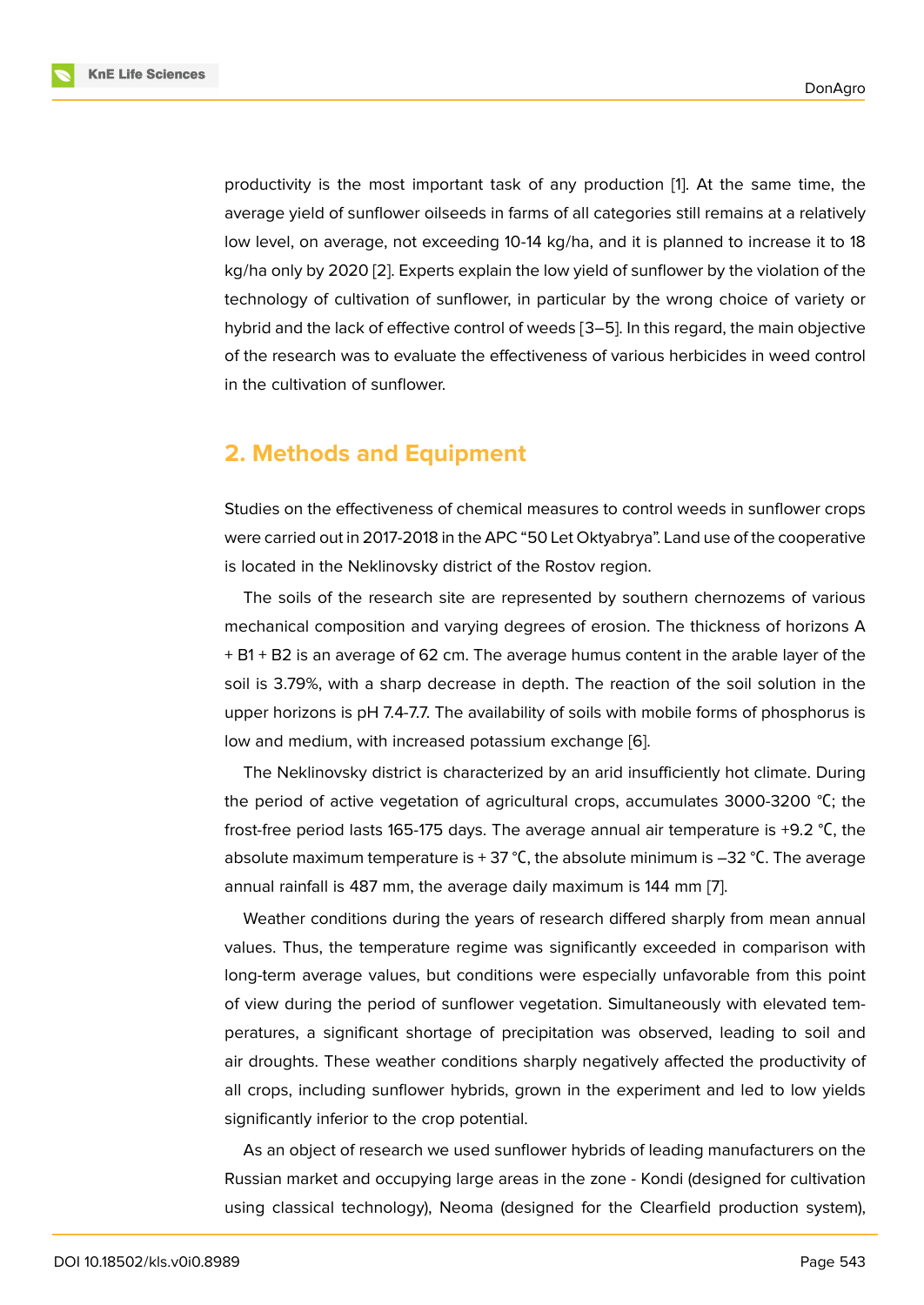Paraizo 1000 (designed for the Clearfield Plus system), P64LE25 (adapted to ExpressSun system). The experimental design included nine options (Table 1).

| Pos. | Variant / Hybrid                        | Consumption rate [I/ha,kg/ha] | <b>Application Dates</b>                                                                     |
|------|-----------------------------------------|-------------------------------|----------------------------------------------------------------------------------------------|
|      | Untreated / Kondi (c)                   |                               |                                                                                              |
| 2    | Gezagard / Kondi                        | 3.5                           | spraying the soil without<br>introducing the herbicide<br>before germination of<br>sunflower |
| з    | Gardo Gold / Kondi                      | 4.0                           | spraying the soil without<br>introducing the herbicide<br>before germination of<br>sunflower |
| 4    | Without treatment / Neoma (v)           |                               |                                                                                              |
| 5    | Euro Lightning / Neoma                  | 1.2                           | spraying in the phase of 4-6<br>sunflower leaves                                             |
| 6    | Untreated / Paraizo 1000 (c)            |                               |                                                                                              |
|      | Euro-Lightning Plus / Paraizo<br>1000   | 2.5                           | spraying in the phase of 4-6<br>sunflower leaves                                             |
| 8    | Without treatment / P64LE25<br>$(\vee)$ |                               |                                                                                              |
| 9    | Express / P64LE25                       | 0.03                          | spraying in the phase of 4-6<br>sunflower leaves                                             |

TABLE 1: Scheme of experience

As control options no processing was used. The experience was organized with 4-fold repetition. Allocation of plots was consistent. The accounting area of the experimental plot was 196 m<sup>2</sup>.

Soil herbicides Gezagard at a dose of 3.5 l/ha and Gardo Gold at a dose of 4 l/ha and herbicides intended for introduction on vegetative plants on hybrids resistant to these herbicides were used as chemicals for weed control in sunflower crops: Lightning at a dose of 1.2 l/ha, Euro-Lightning Plus at a dose of 2.5 l/ha and Express at a dose of 0.03 kg/ha.

The predecessor in the experiment was winter wheat. The main elements of the technology for growing sunflower corresponded to the zonal recommendations for the Azov zone of the Rostov region.

All necessary counts and observations were carried out according to the Methodology of state variety testing of agricultural crops [8].

Accounting for sunflower yield was carried out by the method of continuous harvesting.

The data on the yield of oilseeds of sunflowe[r in](#page-8-2) the experiment were processed by the method of variance analysis according to B.A. Dospekhov. [9].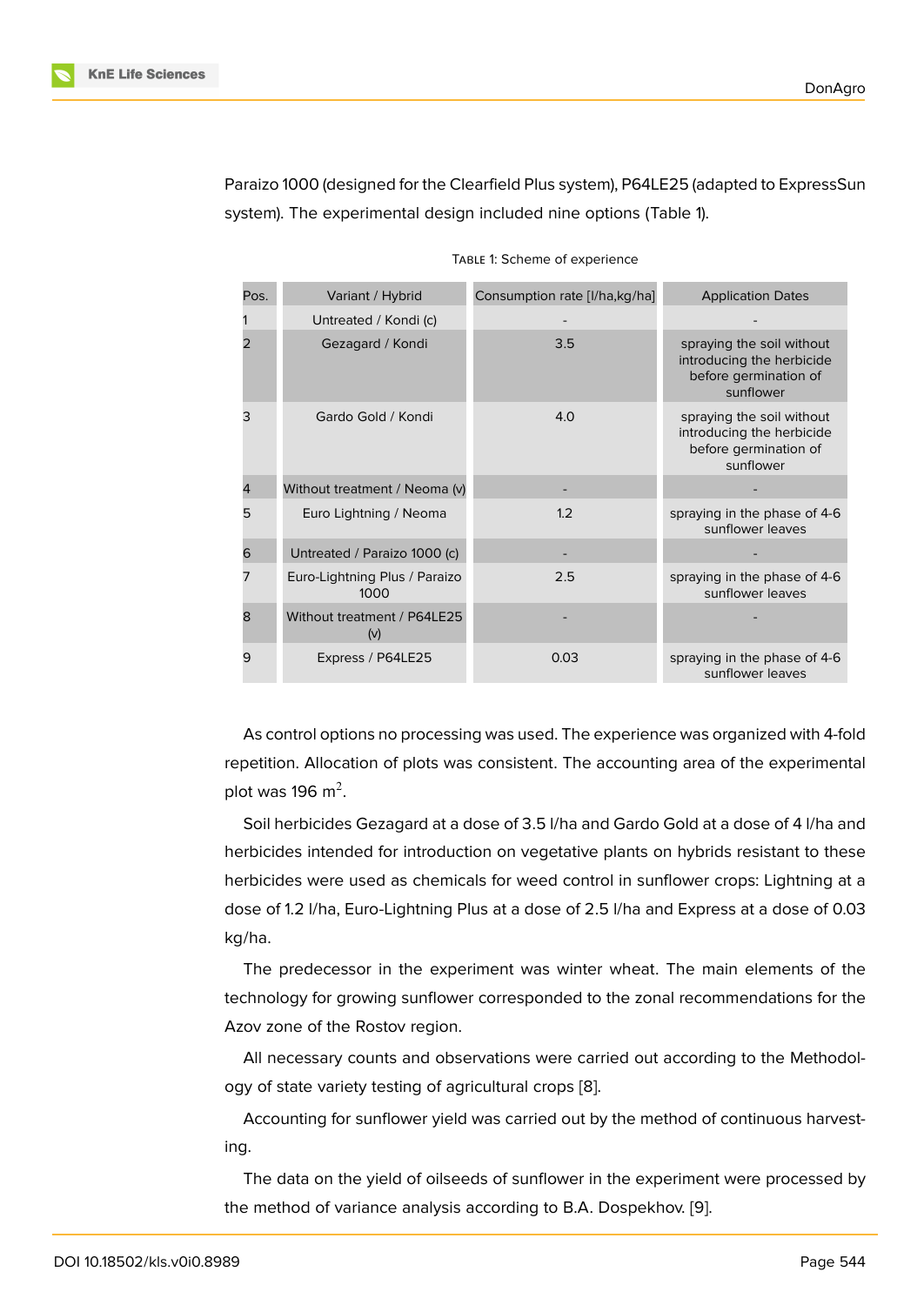### **3. Results**

For the development and implementation of the most optimal system of measures for weed control, as well as for monitoring the effectiveness of the various methods used, it is necessary to have information on the composition of the weed component of agrophytocenoses in each field of crop rotation according to the types of weed-field vegetation, bio-groups and the degree of weediness. Analysis of the data obtained over the years and comparing them with agricultural technology allows the best methods for the elimination of weeds in local conditions to be established [10].

Over 100 species of harmful organisms can cause direct damage to the formation of elements of the structure of the sunflower crop to one degree or another during the entire growing season [11]. A thorough study of the morp[hol](#page-8-3)ogical and biological characteristics of weeds allows justifying the most effective strategy for controlling them. As S.I. Luchinsky notes [12], the coefficient of harmfulness of weeds growing in sunflower crops is not cons[tan](#page-8-4)t and depends on the degree of weediness (number of weeds per m $^2$ ), the type of weeds clogging the crops and the botanical and biological characteristics of the crop (he[igh](#page-8-5)t of sunflower plants, leafiness of the stem, growth rate stems in the early phases of the growing season, the duration of the growing season). In his opinion, the economic threshold for severity when sunflower is clogged with dicotyledonous weeds, when the ratio of prices for sunflower oil seeds, fuels and lubricants and the main herbicides used in this crop is 21.4-23.8 pcs/m<sup>2</sup>, depending on the botanical and biological characteristics of the variety (hybrid). For ragweed, one of the most harmful weeds in sunflower crops, the economic threshold for severity is 5.5–8.4 pcs/m<sup>2</sup>. With weediness of crops by cereal weeds, the economic threshold for harmfulness in sunflower is in the range of 16.0-17.3 pcs/m $^2$ . At the same time, he clarifies that if hybrids are grown, then the maximum weediness limit will be 17.3 pcs/m $^2$ , and if varieties are cultivated, the economic threshold of harmfulness rises to 22.9 pcs/ $m^2$ and associates this with the ability of varieties to better resist the negative impact of this component of agrophytocenosis [13].

According to P.A. Saskevich et al. [11] the economic thresholds for harmfulness are lower and correspond to 18 pcs/m<sup>2</sup> in total, for non-perennial weeds, and 2-5 pcs/m<sup>2</sup> for perennial ones.

In any case, all measures for the d[est](#page-8-4)ruction of weeds in sunflower crops should be carried out no later than 4 weeks after seedlings. The longer presence of weeds in sunflower crops leads to daily seed yield losses of up to 31.4 kg/ha [12].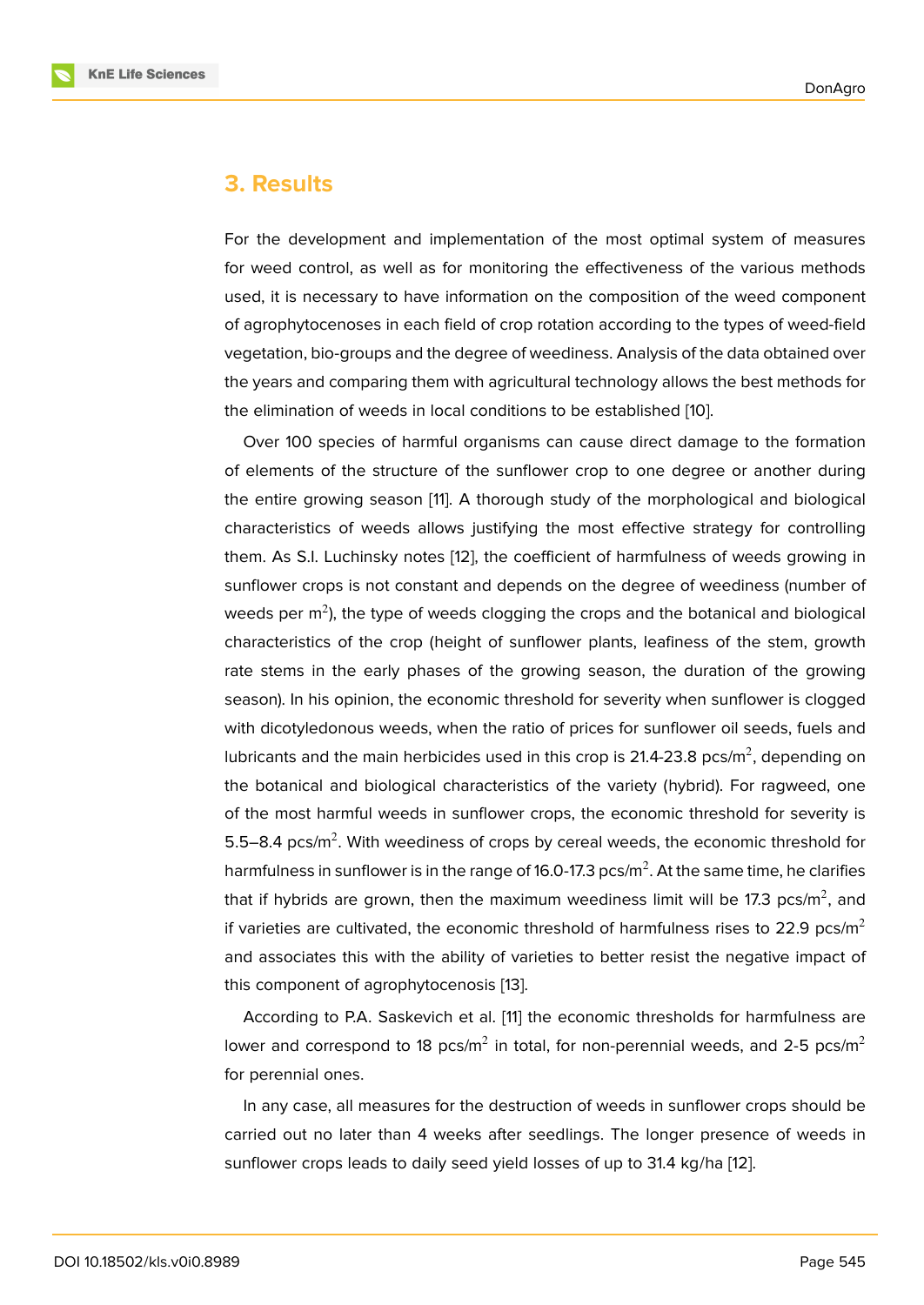During the years of research, the composition of weeds in the experimental plot was represented by both perennial (cursed thistle, field bindweed) and annual (yellow bristle grass, field mustard, frost blite, redroot pigweed, ragweed) varieties.

According to the results of the survey, it was found that the total number of weeds per unit area was 20.1 pcs/m2, of which perennial species are 0.9 pcs/m<sup>2</sup>, including the cursed thistle (0.1 pcs/m<sup>2</sup>), field bindweed (0.8 pcs/m<sup>2</sup>); annual species are 19.2 pcs/m $^2$ , including yellow bristle grass (5.1 pcs/m $^2$ ), field mustard (6.4 pcs/m $^2$ ), frost blite (3.3 pcs/m<sup>2</sup>), redroot pigweed (1.2 pcs/m<sup>2</sup>), ragweed (3.2 pcs/m<sup>2</sup>).

Targeted weed control over the past few years under farm conditions has significantly improved the phytosanitary situation on the fields of the enterprise, but nevertheless, the economic threshold of harmfulness still exceeds the regulatory requirements for growing sunflower and requires measures to destroy the weed component in the crops of this crop.

When carrying out plant protection measures, it is necessary to calculate the effectiveness of this or that technique. Efficiency was determined by determining the reduction in the number of harmful objects as a result of the measures taken in percentage terms.

The test results made it possible to identify the following most effective variants for protecting sunflower from weeds: treating crops with Euro-Lightning, Euro-Lightning Plus and Express herbicides on hybrids resistant to these drugs.

These variants provided almost complete protection of sunflower from such weeds as cursed thistle, field bindweed, yellow bristle grass, field mustard, frost blite and redroot pigweed—the action is excellent (death of more than 80%) (Table 2). Against ragweed, the preparations Euro-Lightning and Euro-Lightning Plus demonstrated excellent protection, the preparation Express demonstrated good results (60-80% of death).

Variants with the use of soil herbicides Gezagard and Gardo Gold suppressed well the yellow bristle grass, field mustard and frost blite (good effect (60-80% death)) and suppressed satisfactorily redroot pigweed (40-59% death), but were ineffective against perennial weed species (cursed thistle and field bindweed) and ragweed growing in the experimental plot—the effect was weak or absent (death less than 40%).

Among the weeds found in sunflower crops, a special place is occupied by sunflower broomrape. This widespread and extremely harmful on sunflower parasite constantly mutates; new, previously unknown races appear, as a result, even resistant hybrids and varieties are affected, especially where crop rotation is disturbed. Due to the high degree of harmfulness, the yield of sunflower infected with broomrape decreases from 14 to 75%, or complete death of cultivated plants occurs [14]. It is noted that preventive and agrotechnical measures alone are not enough, and today one of the most effective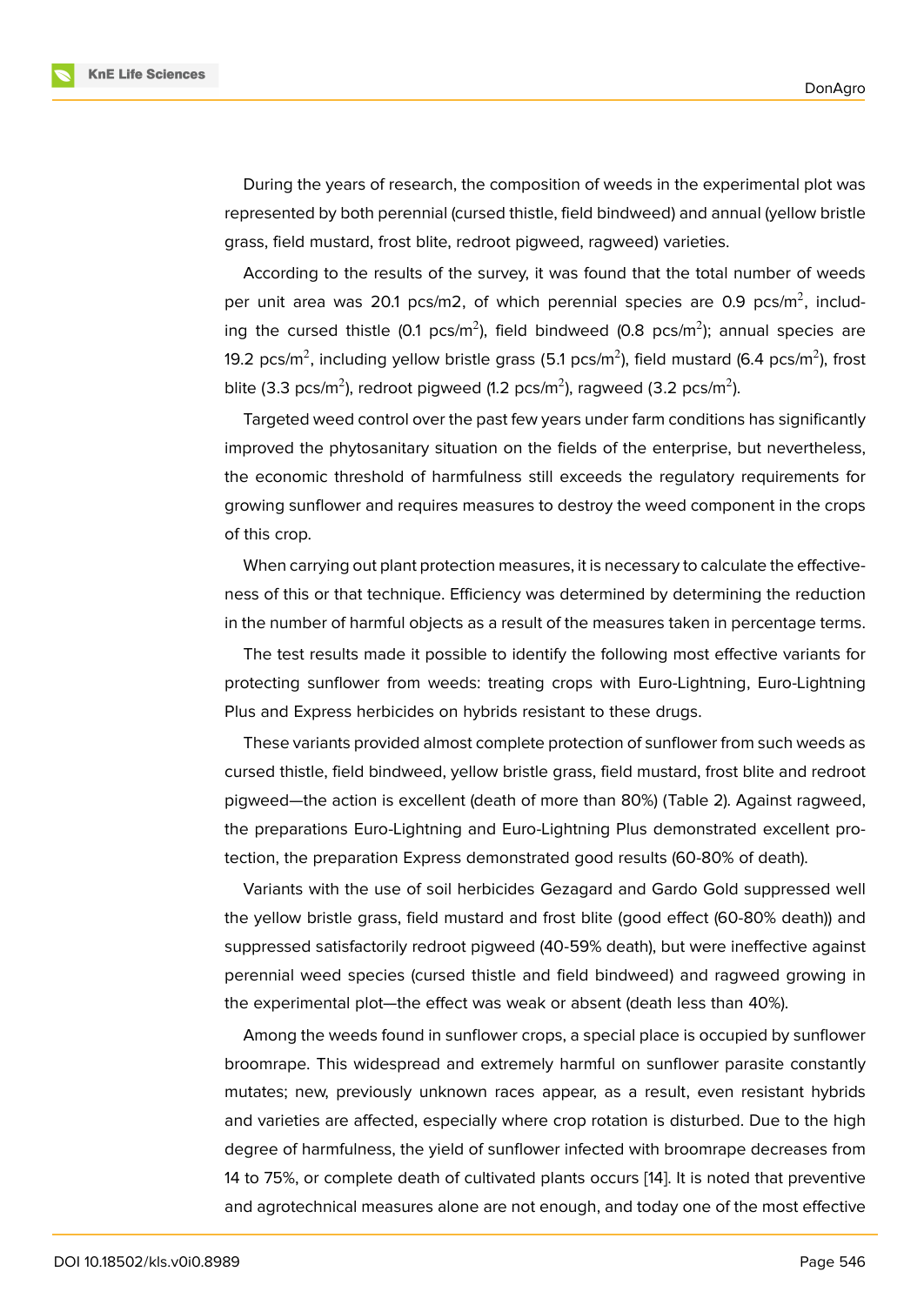| Weed plants          | Variant                                       |                                  |                                        |                                   |                                          |  |
|----------------------|-----------------------------------------------|----------------------------------|----------------------------------------|-----------------------------------|------------------------------------------|--|
|                      | Gezagard<br>$(3.5 \frac{\text{I}}{\text{q}})$ | Gardo Gold<br>$(4 \text{ I/ha})$ | Euro-Lightning<br>$(1.2 \text{ I/ha})$ | Euro-Lightning<br>Plus (2.5 l/ha) | <b>Express</b><br>$(0.03 \text{ kg/ha})$ |  |
| Cursed thistle       |                                               |                                  | <b>XXX</b>                             | <b>XXX</b>                        | <b>XXX</b>                               |  |
| Field bindweed       |                                               |                                  | <b>XXX</b>                             | <b>XXX</b>                        | <b>XXX</b>                               |  |
| Yellow bristle grass | XX.                                           | <b>XX</b>                        | <b>XXX</b>                             | <b>XXX</b>                        | <b>XXX</b>                               |  |
| Field mustard        | XX                                            | <b>XX</b>                        | <b>XXX</b>                             | <b>XXX</b>                        | <b>XXX</b>                               |  |
| <b>Frost blite</b>   | <b>XX</b>                                     | <b>XX</b>                        | <b>XXX</b>                             | <b>XXX</b>                        | <b>XXX</b>                               |  |
| Redroot pigweed      | $\boldsymbol{\mathsf{X}}$                     | $\mathsf{X}$                     | <b>XXX</b>                             | <b>XXX</b>                        | <b>XXX</b>                               |  |
| Ragweed              |                                               |                                  | <b>XXX</b>                             | <b>XXX</b>                        | XX                                       |  |

#### TABLE 2: Effectiveness of weed control measures

Legend of the actions: xxx - excellent (fatality is more than 80%); xx - good (fatality is 60-80%); x satisfactory (fatality is 40-59%); - - weak or absent (fatality is less than 40%)

ways to combat broomrape species is the chemical control method, the essence of which is the use of herbicides [15].

Studies have shown that the use of the herbicide Euro-Lightning Plus can be considered as the most effective method in the fight against broomrape (Table 3). When processing crops with this her[bici](#page-8-6)de, this type of weed plant was completely absent in this variant.

| Variant / Hybrid                                 | Number of<br>broomrape plants<br>$[PCS]^{*}$ | Mass of<br>broomrape plants<br>$[g]^*$ | Average weight of<br>1 broomrape plant<br>[g] |
|--------------------------------------------------|----------------------------------------------|----------------------------------------|-----------------------------------------------|
| Untreated / Kondi (C)                            | 2.25                                         | 11.07                                  | 4.92                                          |
| Gezagard (3.5 I/ha) / Kondi                      | 2.50                                         | 12.14                                  | 4.86                                          |
| Gardo Gold (4.0 I/ha) / Kondi                    | 2.00                                         | 9.60                                   | 4.80                                          |
| Without treatment / Neoma (c)                    | 2.50                                         | 12.16                                  | 4.86                                          |
| Euro-Lightning (1.2 I/ha) / Neoma                | 0.50                                         | 1.27                                   | 2.54                                          |
| Untreated / Paraizo 1000 (c)                     | 2.00                                         | 10.20                                  | 5.10                                          |
| Euro-Lightning Plus (2.5 I/ha) / Paraizo<br>1000 | 0.00                                         | 0.00                                   | 0.00                                          |
| Without treatment / P64LE25 (c)                  | 2.25                                         | 11.77                                  | 5.23                                          |
| Express (0.03 kg/ha) / P64LE25                   | 0.75                                         | 2.26                                   | 3.01                                          |

TABLE 3: The weediness of sunflower crops by broomrape sunflower according to the options of experience

∗ - accounting for the entire area of the experimental plot

On untreated variants (control), the number of broomrape plants in the plot varied, depending on the hybrid grown, from 2.00 to 2.50 pcs, and the average weight of 1 broomrape plant was the largest and amounted to 4.86-5.23 g.

The use of soil herbicides had practically no effect on the development of broomrape plants: the number of broomrape plants in these variants was 2.00-2.50 pcs/plot, the average weight of 1 plant was 4.80-4.86 g.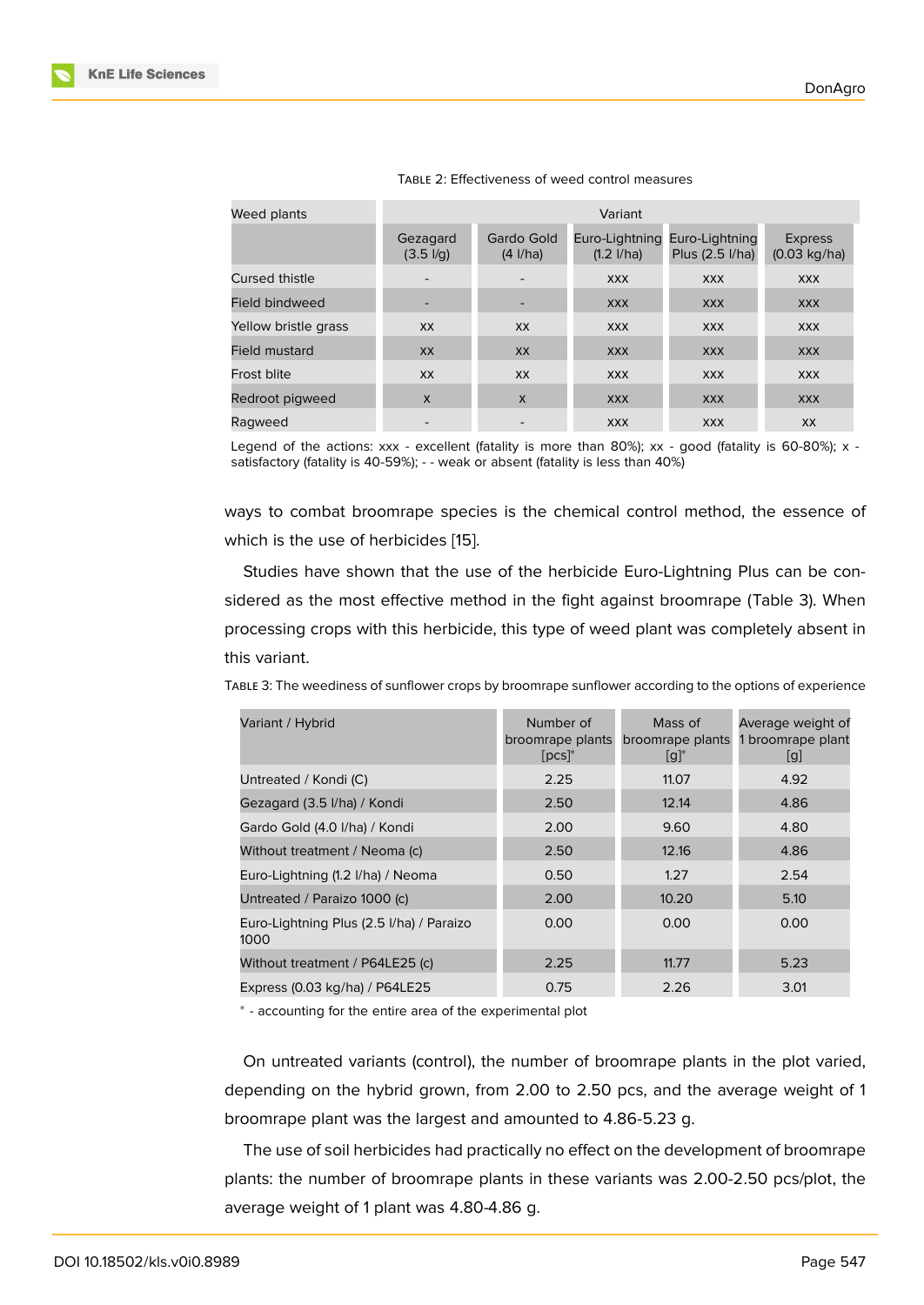**KnE Life Sciences** 

The use of Euro-Lightning and Express herbicides helped to reduce the clogging of crops with this type of weed plant. The number of broomrape plants in these experimental variants varied from 0.5 to 0.75 pcs/plot, the average weight of 1 broomrape plant varied from 2.54 to 3.01 g.

Productivity is one of the most important characteristics of the effectiveness of a particular technique or element of a technology.

The yield of oilseeds of sunflower according to the options of the experiment are presented in Table 4.

| Variant / Hybrid                                 | Productivity [t/ha] | deviation vs. control |          |
|--------------------------------------------------|---------------------|-----------------------|----------|
|                                                  |                     | $\pm t/ha$            | ± %      |
| Untreated / Kondi (C)                            | 0.61                |                       |          |
| Gezagard (3.5 I/ha) / Kondi                      | 1.71                | $+1.10$               | $+280.3$ |
| Gardo Gold (4.0 I/ha) / Kondi                    | 1.79                | $+1.18$               | $+293.4$ |
| Without treatment / Neoma (c)                    | 0.62                |                       |          |
| Euro-Lightning (1.2 I/ha) / Neoma                | 2.11                | $+1.49$               | $+340.3$ |
| Untreated / Paraizo 1000 (c)                     | 0.50                |                       |          |
| Euro-Lightning Plus (2.5 I/ha) / Paraizo<br>1000 | 1.82                | $+1.32$               | $+364.0$ |
| Without treatment / P64LE25 (c)                  | 0.74                |                       |          |
| Express (0.03 kg/ha) / P64LE25                   | 2.27                | $+1.53$               | $+306.7$ |
| $LCD_{05}$                                       | 0.10                |                       |          |

TABLE 4: Productivity of oilseeds of sunflower

Statistical processing of yield data showed the presence of mathematically proven differences in yield on the studied options. Carrying out weed control measures significantly increases the yield of sunflower in comparison with the control options (without treatment).

A significant difference was found in the oilseed yield level when applying the herbicides intended for application to vegetating plants (Euro-Lightning and Express), in comparison with the variants with soil herbicides Gezagard and Gardo Gold.

The maximum oilseed yield was 2.27 t/ha, significantly exceeding the level of the rest of the studied hybrids was noted in the variants with the application of the Express herbicide at a dose of 0.03 kg/ha on the crops of the P64LE25 hybrid.

### **4. Discussion**

The studies established the high efficiency of the application of herbicides intended for application to vegetative plants—Euro-Lightning, Euro-Lightning Plus and Express—in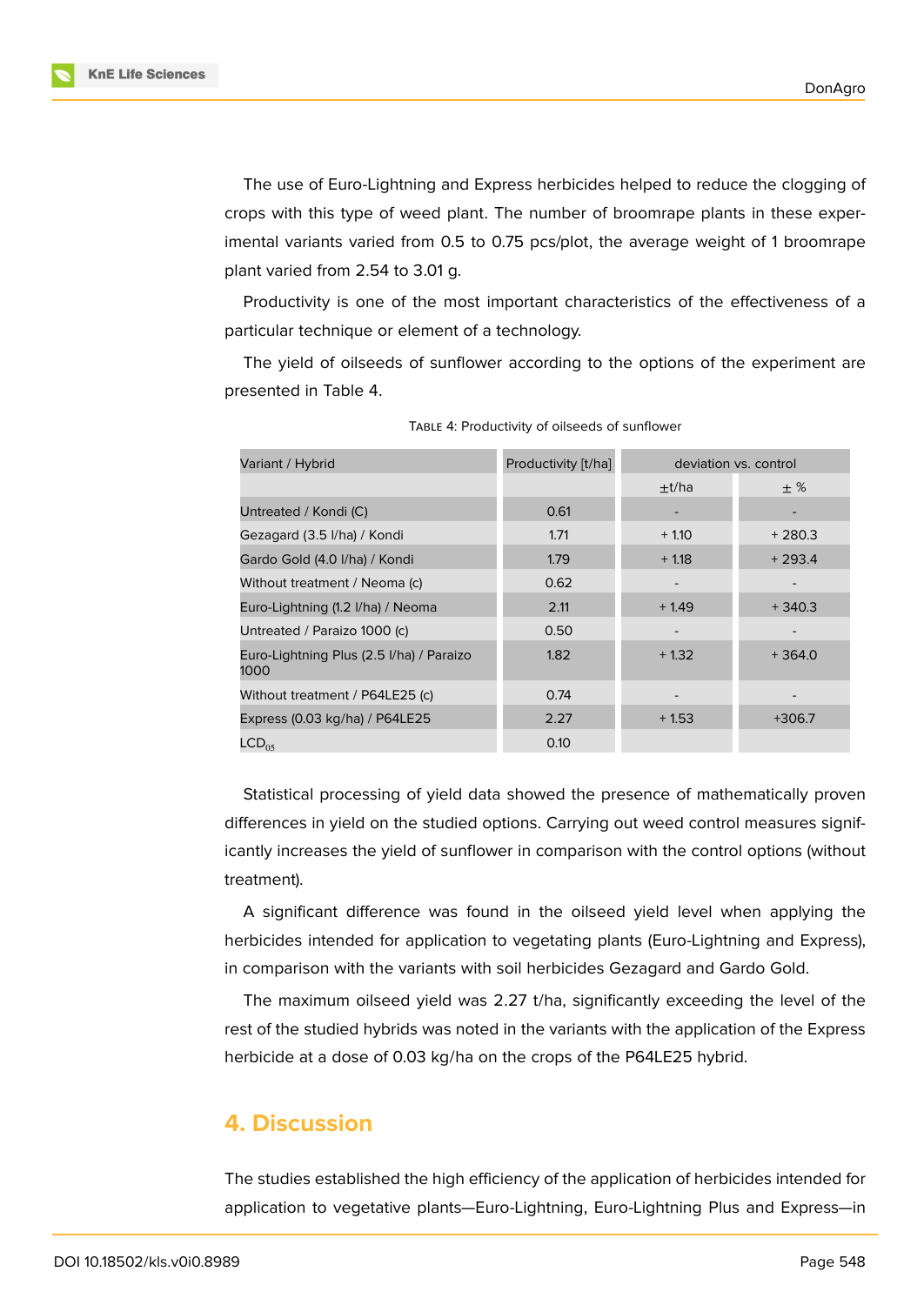the fight against weeds and broomrape in sunflower crops. The use of these drugs in the studied doses made it possible to obtain crops almost pure from weeds and contributed to a significant increase in the level of crop productivity.

# **5. Conclusion**

In order to increase the efficiency of production of sunflower oilseeds, agricultural enterprises are recommended to carry out chemical protection of crops from clogging. It is preferable to use chemicals designed for application to vegetative plants on hybrids resistant to these drugs: Express (0.03 kg/ha) and Euro-Lightning (1.2 l/ha). Processing is carried out in the phase of four real leaves in sunflower.

# **Acknowledgement**

The authors would like to thank their colleagues for their contribution and support to the research. They are also thankful to all the reviewers who gave their valuable inputs to the manuscript and helped in completing the paper.

# **Conflict of Interest**

The authors have no conflict of interest to declare.

## **References**

- [1] Zbrailov, M. A. (2017). Results of Evaluating the Effectiveness of Various Methods of Weed Control in the Cultivation of Sunflower. In *Innovations in Crop Cultivation Technologies: Materials of the All-Russian Scientific and Practical Conference*. Persianovsky: Donskoy GAU, pp. 97-101.
- <span id="page-7-0"></span>[2] Agafonov, E. V. (2015). Use of Mineral Fertilizers and Biological Products for Sunflower on Ordinary Chernozem. *Grain Farm of Russia*., Retrieved from: http: //zhros.ru/num41(5)\_2015/17Agaf.html. Accessed on: 31.05.20
- <span id="page-7-1"></span>[3] Kulygin, V. A. (2017). The Effect of Fertilizers on the Yield of Sunflower with Various Methods of Tillage. *Bulletin of the Orenburg State Agrarian University*, vol. 4, i[ssue](http://zhros.ru/num41(5)_2015/17Agaf.html) [66, pp. 82-85.](http://zhros.ru/num41(5)_2015/17Agaf.html)
- [4] Grinko, A. V. (2018). Economic Assessment of the Use of Soil Herbicides in Sunflower. *Economics and Business: Theory and Practice*, vol. 3, pp. 52-55.